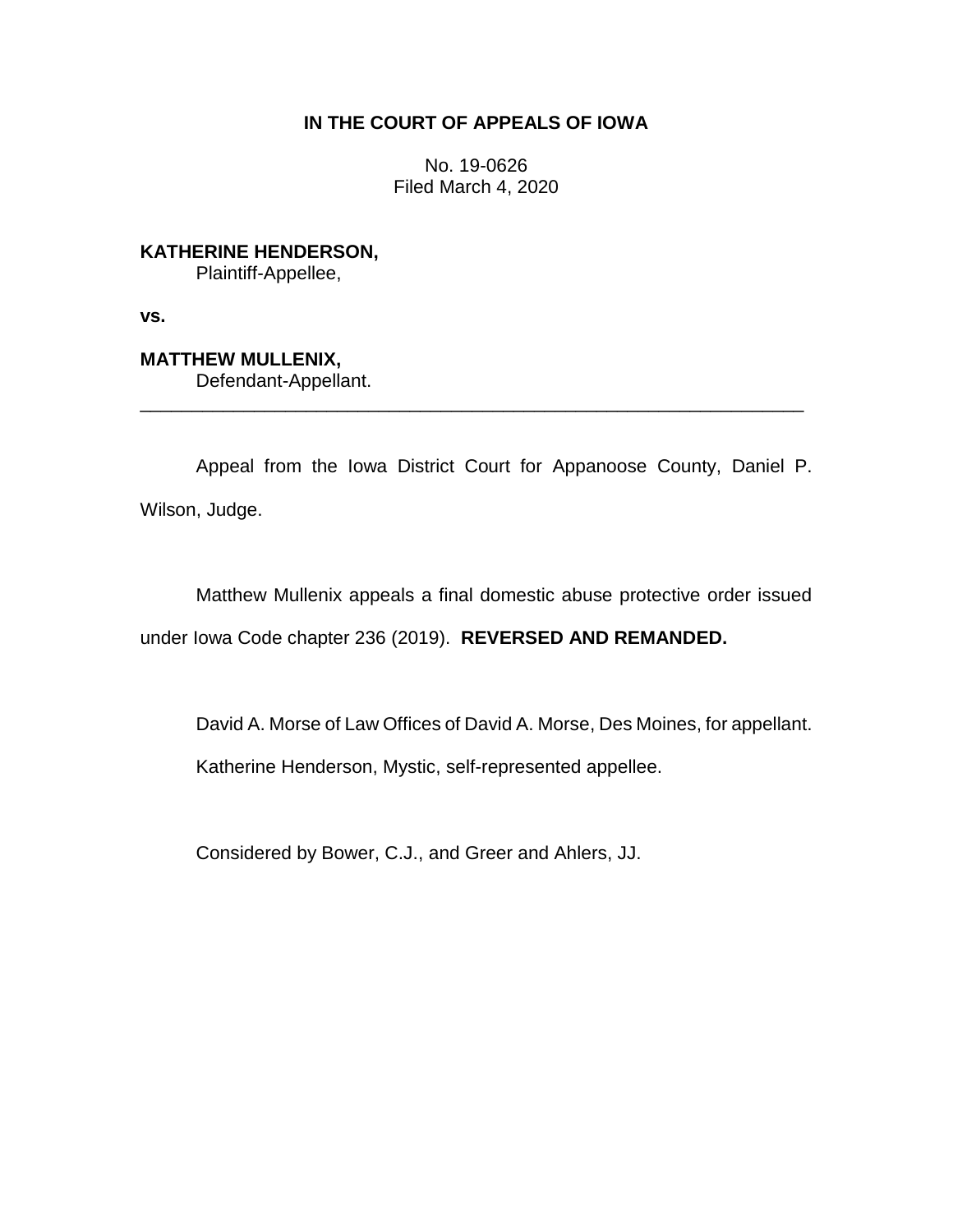## **AHLERS, Judge.**

 $\overline{a}$ 

Matthew Mullenix was found to have committed domestic abuse in a proceeding brought pursuant to Iowa Code chapter 236 (2019). As a result, a final domestic abuse protective order was issued against him. Mullenix appeals from the entry of the final domestic abuse protective order.<sup>1</sup> He notes that proof of an assault is a required element of the cause of action seeking relief from domestic abuse under chapter 236. He argues there was insufficient evidence to support the district court's determination he committed an assault within the meaning of Iowa Code section 708.1. Upon our de novo review, we agree.

During a period of approximately ten years leading up to the start of these proceedings, appellee Katherine Henderson was in an "on again, off again" relationship with Mullenix. During part of this ten-year period, the parties lived together. After the relationship ended, Henderson started these proceedings by filing a petition for relief from domestic abuse. The petition alleges Mullenix made several threatening statements to Henderson over the phone, by text message, by voice mail, and by mail and made her fear for her safety. The district court issued a temporary protective order and set the matter for hearing to determine whether a final protective order should be issued. Both Mullenix and Henderson appeared and testified at the hearing. After the hearing, the district court entered a final

<sup>&</sup>lt;sup>1</sup> Mullenix also challenges the temporary protective order issued before the final protective order. Because the district court entered a final order, we will not address Mullenix's challenge to the temporary order on appeal. *See Foods, Inc. v. Leffler*, 240 N.W.2d 914, 919 (Iowa 1976) ("When a final decree is entered, a temporary injunction is merged or dissolved into it and thereafter the propriety of the order directing the issuance of a temporary injunction or affording temporary relief is generally regarded as academic, or moot.").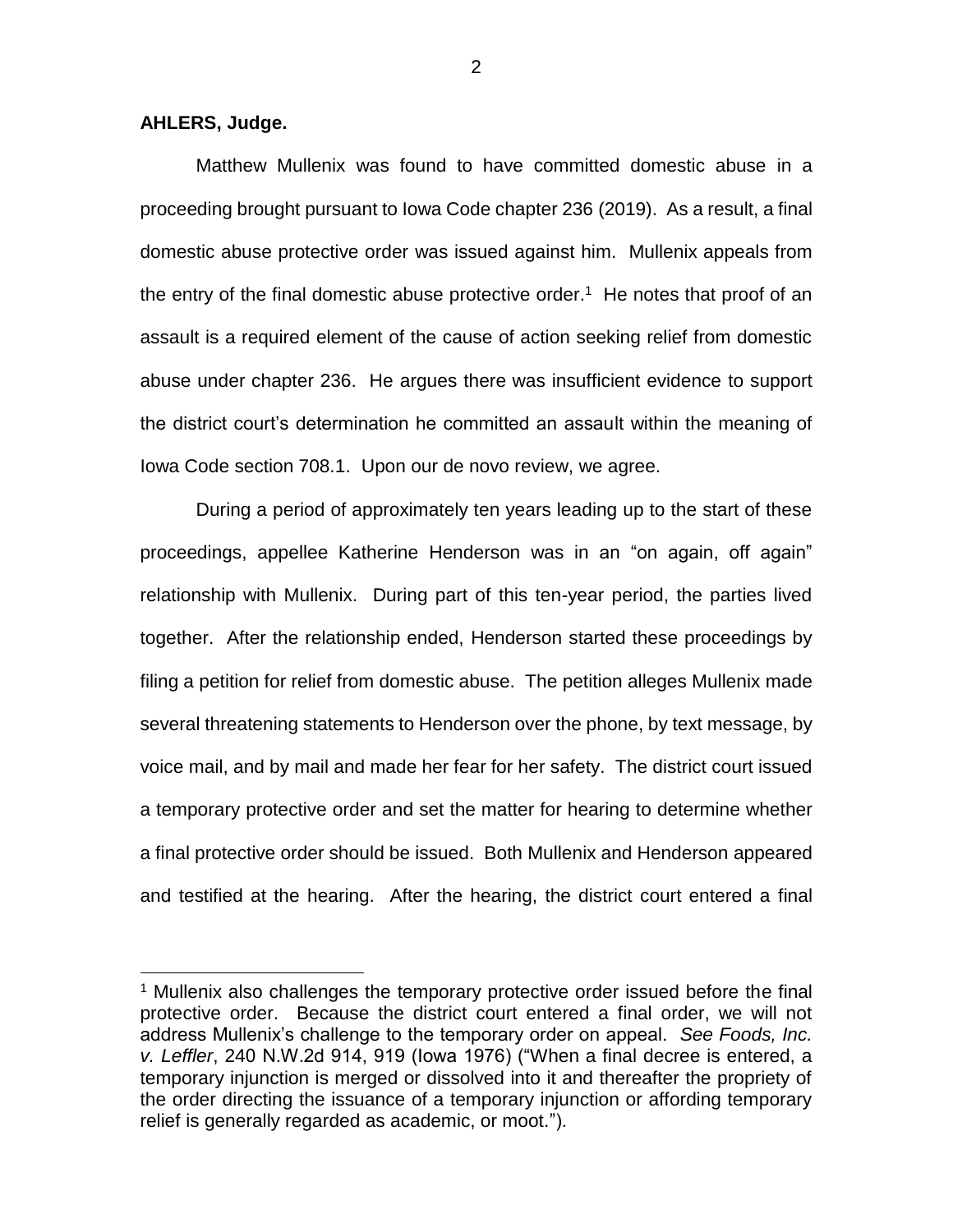domestic abuse protective order. The final order notes both Mullenix and Henderson appeared to be credible, but the court ultimately accepted Henderson's version of the facts on whether an assault occurred. The court found that Mullenix went to Henderson's current residence and threatened her with physical harm. Mullenix now appeals.

Our review is de novo. *Wilker v. Wilker*, 630 N.W.2d 590, 595 (Iowa 2001). "[W]e give weight to the fact findings of the trial court, especially when considering the credibility of witnesses, but we are not bound by them." *In re Marriage of Knickerbocker*, 601 N.W.2d 48, 51 (Iowa 1999).

A party seeking a protective order pursuant to chapter 236 must prove by a preponderance of the evidence that a domestic abuse assault occurred. *See* Iowa Code §§ 236.4(1) ("[T]he plaintiff must prove the allegation of domestic abuse by a preponderance of the evidence."), 236.5(1) (providing relief "[u]pon a finding that the defendant has engaged in domestic abuse"). "Domestic abuse" means "committing assault as defined in section 708.1" when the assault is between specified persons. 2 *Id.* § 236.2(2).

Mullenix argues the district court erred by entering the final protective order because Henderson failed to prove Mullenix assaulted her. In this case, no assaultive physical contact is alleged. The alleged assault consisted of threats.

 $\overline{a}$ 

<sup>&</sup>lt;sup>2</sup> Mullenix also argues Henderson failed to prove they were once in an "intimate relationship" as required under Iowa Code section 236.2(2)(e)(1). On our review of the record, we agree with the district court that Mullenix and Henderson were once in an intimate relationship, as defined in Iowa Code section 236.2(5) and described in Iowa Code section 236.2(2)(e)(1)(a)-(d), and had contact within the year leading up to the alleged assault. Therefore, we find Henderson satisfied the relationship element of the cause of action set forth in Iowa Code section 236.2(2)(e).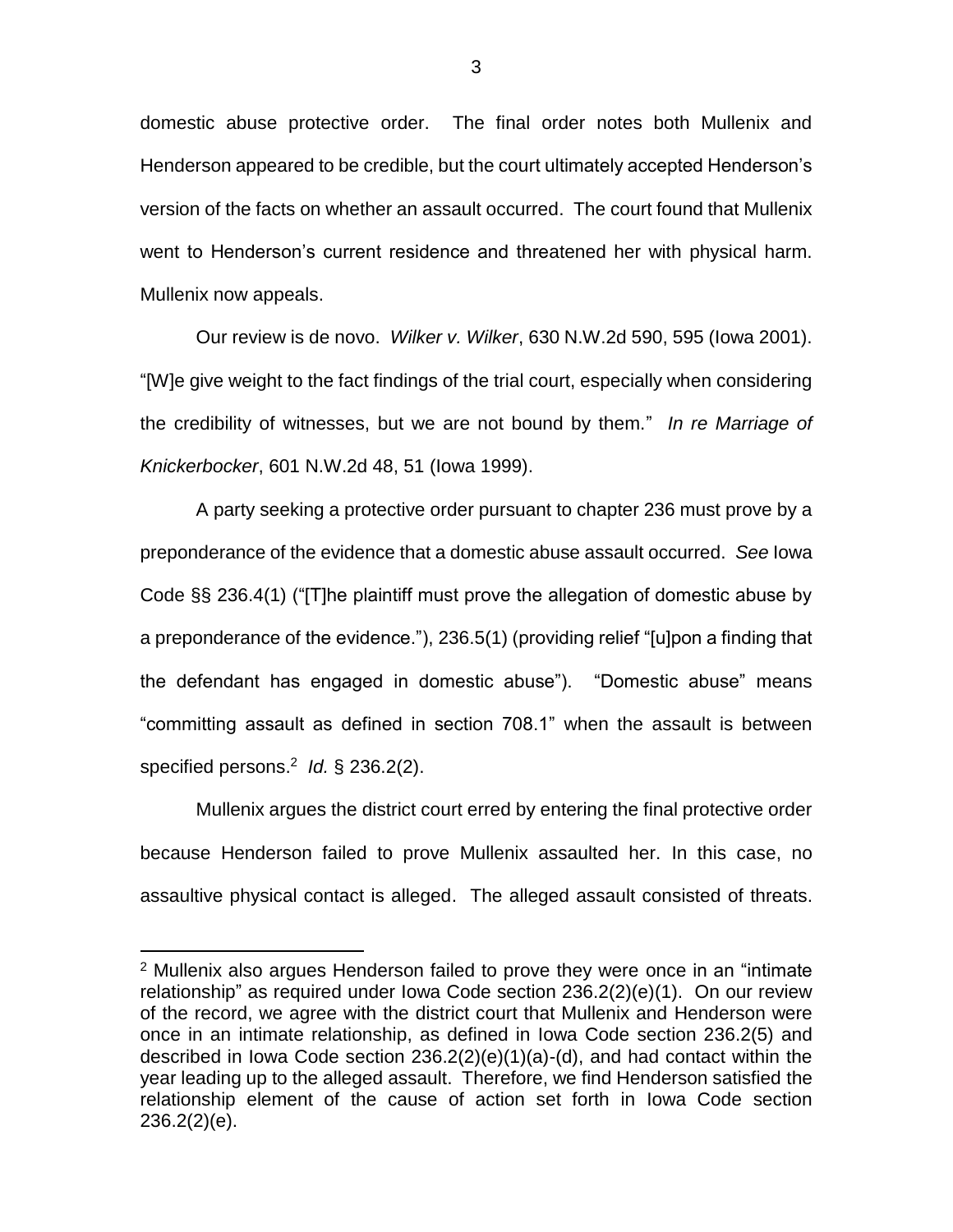Of course, threats alone can constitute an assault because Iowa Code section 708.1 defines "assault" as "[a]ny act which is intended to place another in fear of immediate physical contact which will be painful, injurious, insulting, or offensive, coupled with the apparent ability to execute the act." *Id.* § 708.1(2)(b). The fighting issue in this case then becomes whether Mullenix's statements contained in mailed letters, phone calls, voice mail messages, and text messages were acts intended to place Henderson in fear of "immediate physical contact" and he had the "apparent ability to execute the act." "In this context, 'immediate' means 'occurring without delay; instant.'" *In re Landhuis*, No. 14-1447, 2015 WL 1331854, at \*2 (Iowa Ct. App. Mar. 25, 2015) (quoting Black's Law Dictionary 751 (7th ed. 1999)). The ability to execute the act must be apparent to the offender, not the victim. *Bacon v. Bacon*, 567 N.W.2d 414, 418 (Iowa 1997). The apparent ability to execute the act means "that his expectations of placing another in fear . . . must be reasonable." *State v. Braggs*, 784 N.W.2d 31, 37 (Iowa 2010) (quoting *State v. Jackson*, 305 N.W.2d 420, 423 (Iowa 1981)).

The district court determined Mullenix assaulted Henderson by being "immediately available" to carry out some threats he made by phone or mail and Mullenix went to Henderson's current residence and threatened to kill her. On our review of the record, however, the evidence introduced at the hearing does not support either finding.

Starting with the letter, phone, and text messages, we find that Mullenix's statements constituted threats, as they were acts intended to place Henderson in fear of physical contact that would be painful, injurious, insulting, or offensive. However, there is no evidence supporting a finding that such threats were for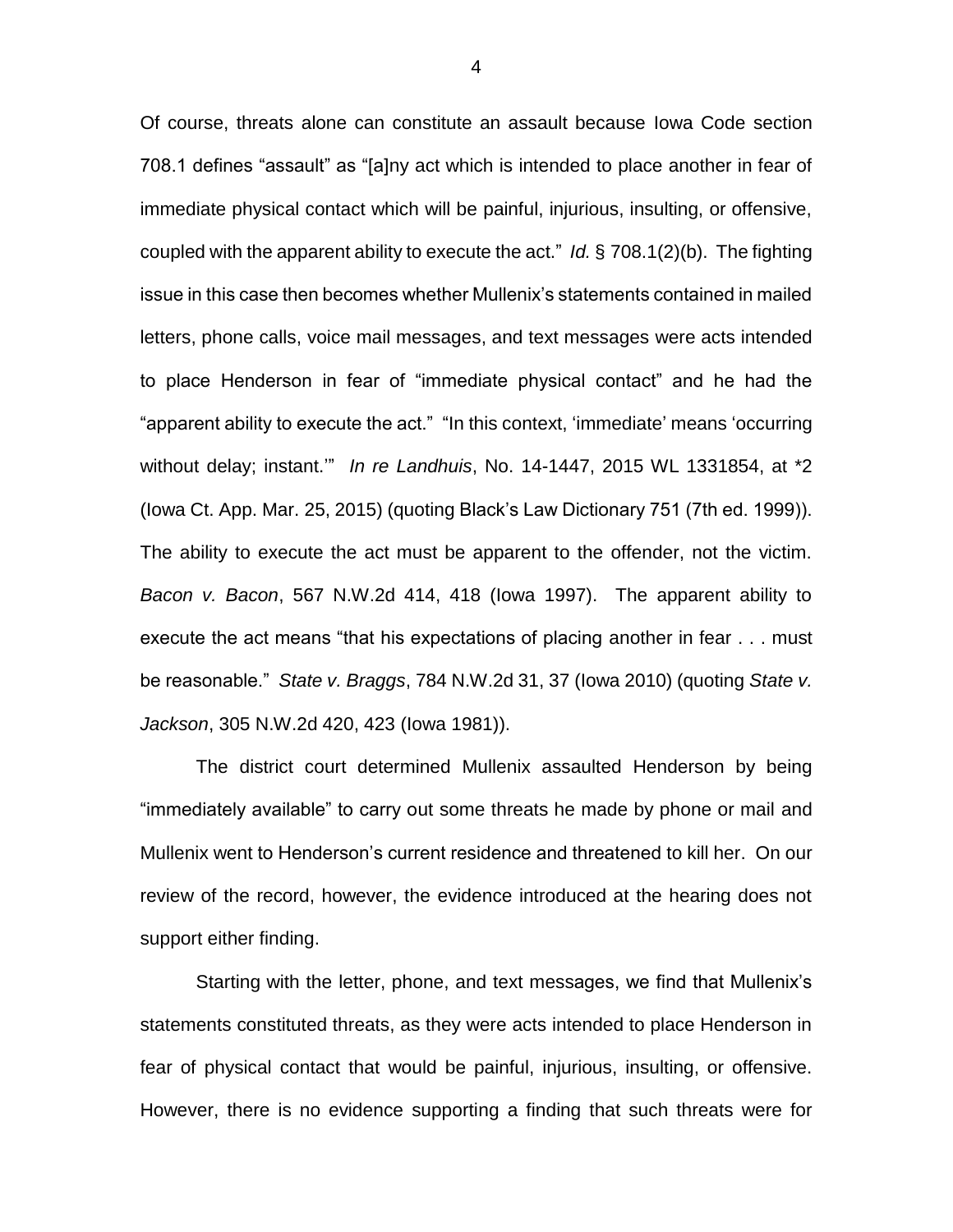"immediate" physical contact or that Mullenix had the apparent ability to execute the threats. Henderson presented no evidence of where Mullenix was when the threats were made or mailed. The evidence in the record established that Mullenix lived in Urbandale, Iowa, and Henderson lived in Mystic, Iowa, towns separated by considerable distance. Mullenix denied being near Henderson when he called or texted her phone, and Henderson admitted during cross-examination that Mullenix was not in her presence when she received those communications or when she received mail. Such communications at a distance do not establish Mullenix had the intent to cause "immediate" physical contact or the "apparent ability" to act on his threatening statements to Henderson. Therefore, she failed to meet her burden to establish an assault, which is one of the required elements needed to authorize the district court to grant relief under chapter 236. *State v. Button*, 622 N.W.2d 480, 484 (Iowa 2001) (noting, in the context of a harassment charge, "Clearly, regarding a threat over the telephone, there is no immediate ability to carry out the threat when the speaker is not even physically present"); *Landhuis*, 2015 WL 1331854, at \*3 (finding insufficient evidence to support a chapter 236 protective order because plaintiff failed to establish intent to place in fear of "immediate physical contact" and "apparent ability to execute the act" when threat was made over the telephone while the parties were 160 miles apart); *Kiersch v. Kiersch*, No. 12-0289, 2012 WL 4101011, at \*1 (Iowa Ct. App. Sep. 19, 2012) (reversing and remanding for dismissal of chapter 236 proceeding when threatening messages were sent by text message without evidence of immediacy and apparent ability to execute the threat); *Speicher v. Rajtora*, No. 08-0769, 2009 WL 607497, at \*1 (Iowa Ct. App. Mar. 11, 2009) (reversing and remanding for dismissal of chapter